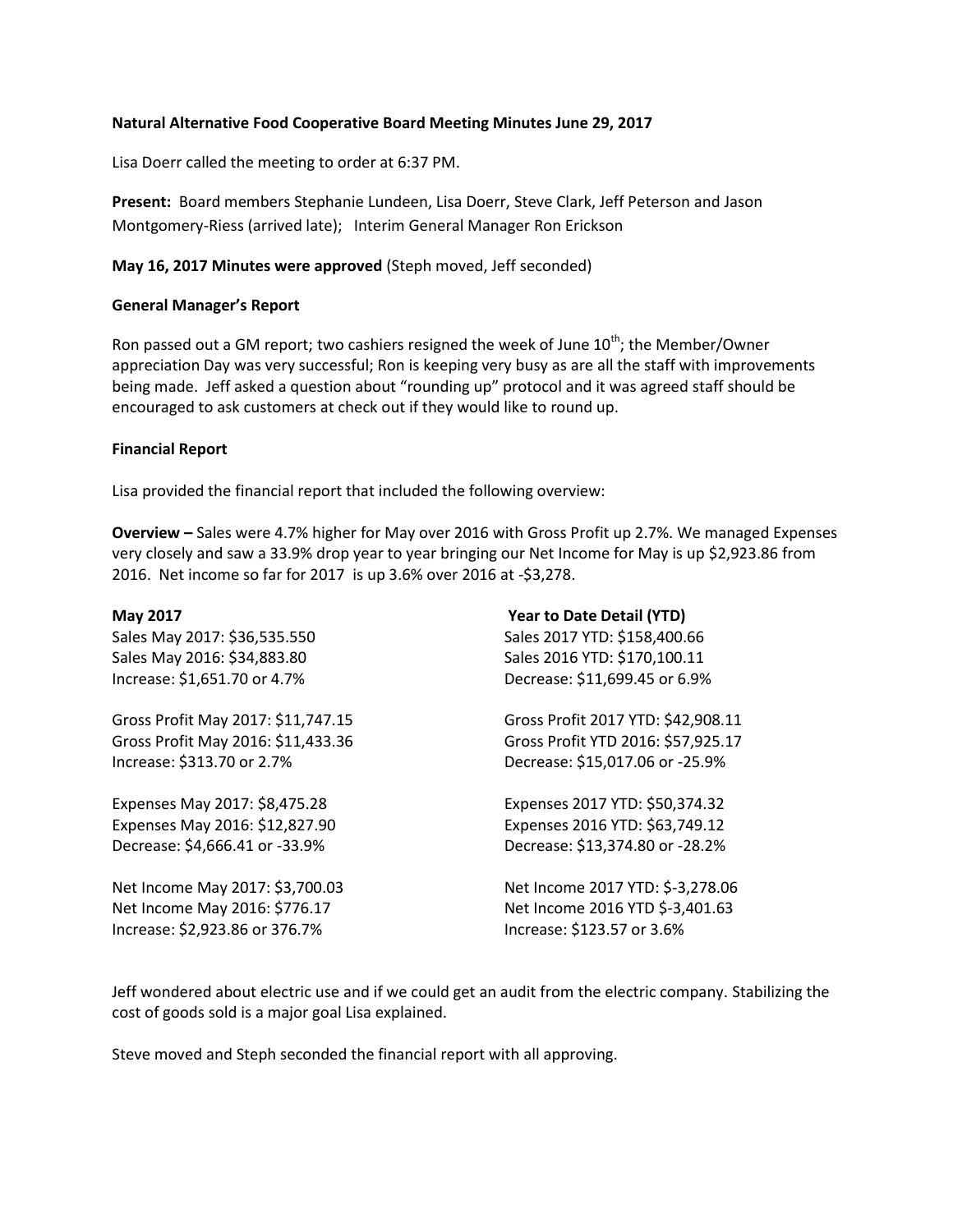# **Lucky Days Discussion**

Our event is in the Lucky Days festival brochure. Need news release to get to paper by noon on July 18<sup>th</sup>. Steve agreed to enlist Ben Jonjak for poster for bike rodeo. NA will not try to create a float this year. It was agreed to recruit 4 volunteers from store to help with bike rodeo.

# **Upstairs Update**

Jeff organized two demo days and rest of Board expressed gratitude for his extremely productive efforts. Lisa will obtain a quote for work that will require use of professionals. Edna's Loft Carpentry Request for Bid – II. Current estimates put remaining funding needs at \$26,000 Could borrow this lowinterest \$450/month for 5 years. Jeff moved to put out a bid for the loft, Jason seconded and all were in favor.

# **Personnel & Contract Updates (Closed session)**

# **Adjournment**

Lisa called to adjourn the meeting. The meeting was adjourned at 9:33 PM.

*Draft minutes submitted by secretary Steve Clark.*

**Next meeting date:** July 20 , 2017 6:30 pm